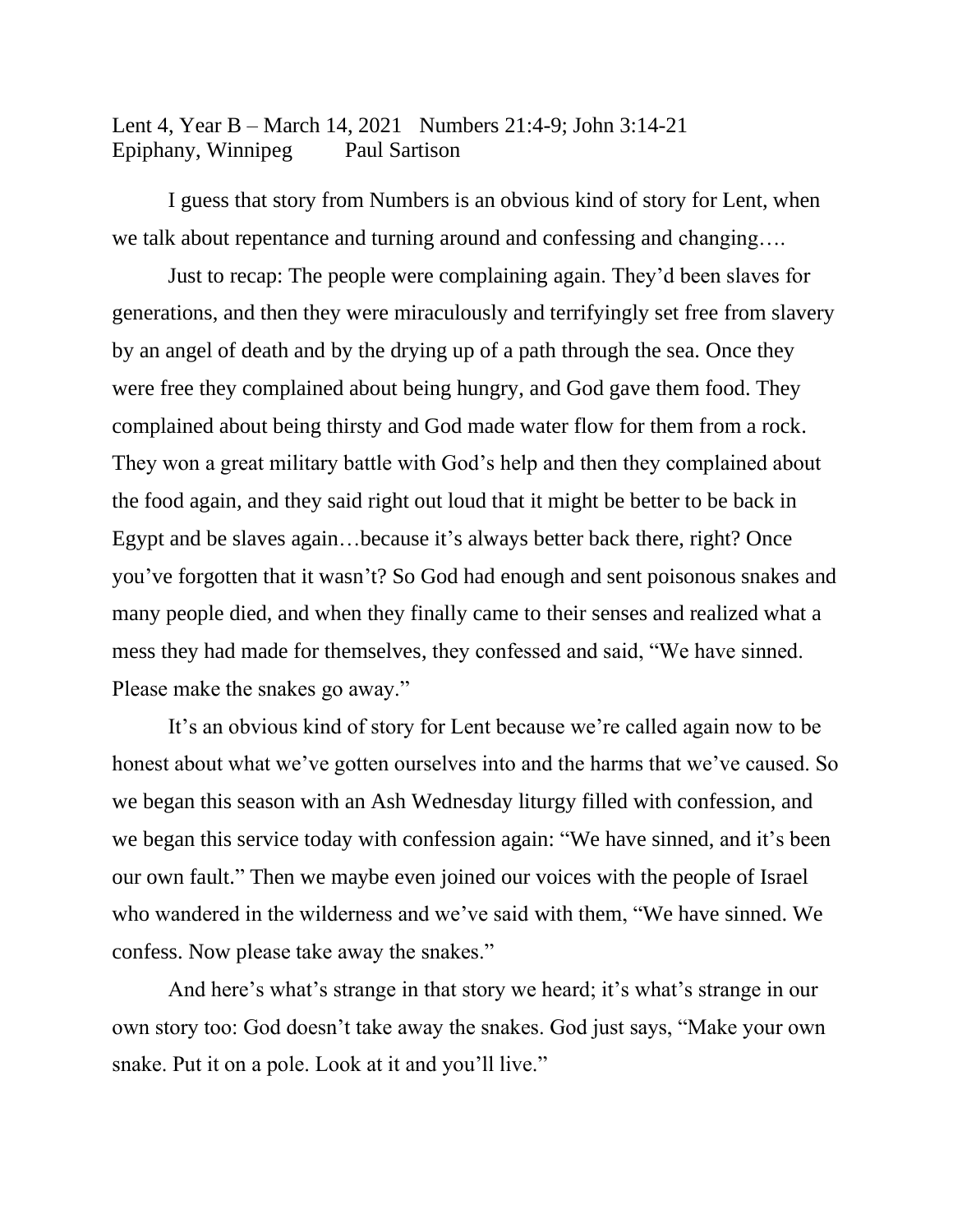Yes, it's kind of a strange story with a strange ending, isn't it? But the strange and difficult thing for us is simply this: God doesn't take away the snakes. I confessed, and I meant it. I know deep inside that I've hurt my neighbour with my words or by something I've done, and God will forgive me, but God doesn't suddenly let me off the hook and wipe away the hurt that I've caused so that I don't need to make it right. God doesn't just take away the snakes. We may confess and be honest and really really mean it if we say we've polluted the land and the sea and the air. And God forgives again…but the world doesn't become pristine again. Whatever we confess, we still need to clean up our mess, we still need to make right what we've made wrong, if I've hurt you I still need to make it right even if I've been forgiven, and we still need to try to change so we don't make the mess again.

That's the thing. God doesn't take away the snakes. We are forgiven and free and it's a new day and a fresh start, but we still have to live with the snakes, we're not off the hook for the messes we've made. We still work to heal the hurt that's been done and make it so it doesn't happen again.

God doesn't take away the snakes, but maybe the point is something like this: In the wilderness God makes the promise that the snakes won't kill you. You'll live. The snakes won't kill you; the wilderness won't be the end of the story, you will live…we will live. The messes we've made are not stronger than the life that God gives.

We have to be careful, of course, with talking about confession and snakes this way. We can't just say that we do something bad and God sends snakes or something worse to punish us. It's never that simple. And then to say that we're somehow responsible for the messes we make doesn't mean that a woman is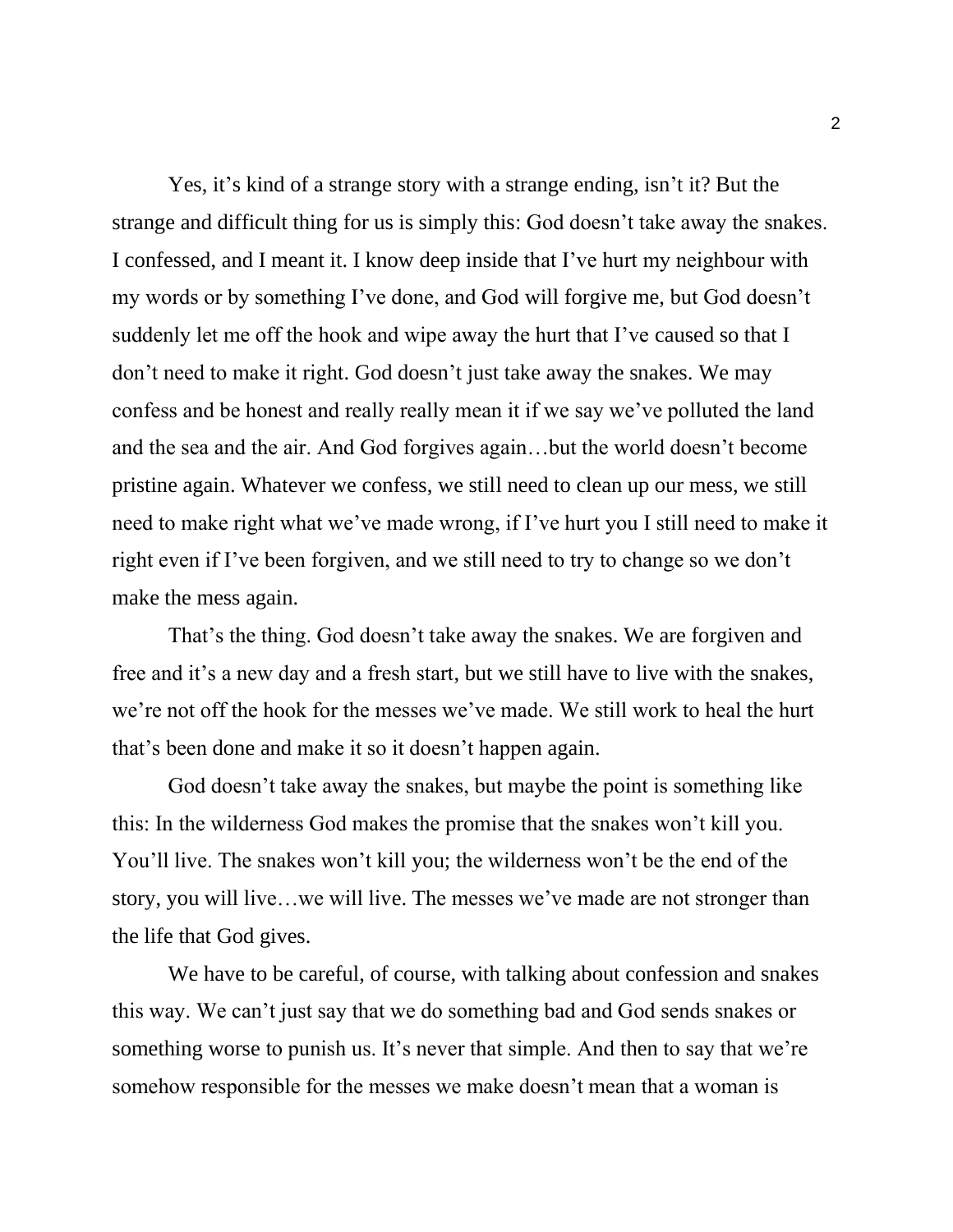responsible for the abuse she experienced, or that it's my neighbour's fault that they're poor, or that you have that addiction because you just have a weak will. The mess we've made and the snakes we live with are just the ways that this world has been broken. Sometimes we do the breaking, sometimes we are the ones who are broken. There are these snakes, this wilderness. And in the wilderness God makes the promise that the snakes won't kill you.

Jesus picks up the story of the snakes in the wilderness years later when he's having a conversation with his friend Nicodemus. They're talking under the cover of night because Nicodemus doesn't want anyone to see that he's talking to Jesus. They talk about things like this weird idea Jesus has about being born again, not in any kind of literal way but in this way that God makes things new and makes life and makes fresh starts and might even raise up life from death. And as they talk Jesus brings up this same story that we heard from Numbers, and he talks about the Son of Man, or as some say, this human one, who comes from God and who will be lifted up on a tree, just like that snake was lifted up in the wilderness with the promise that the snakes and the wilderness will not be the end of the story. And you somehow can't help but think that Jesus is talking about himself there; being raised up on a tree so that the world will live.

And then he says, "God loved the world this way: by sending the Son into the world, even to die, so that everyone who looks at the one on the tree will live." And that's the thing, you know, that's so hard to understand sometimes, and we've come up with all kinds of ways to try to talk about how it works, and we've tried to make this whole thing about Jesus being crucified or raised up on a tree make some kind of easy sense or fit into some kind of a system. But Jesus doesn't do that.